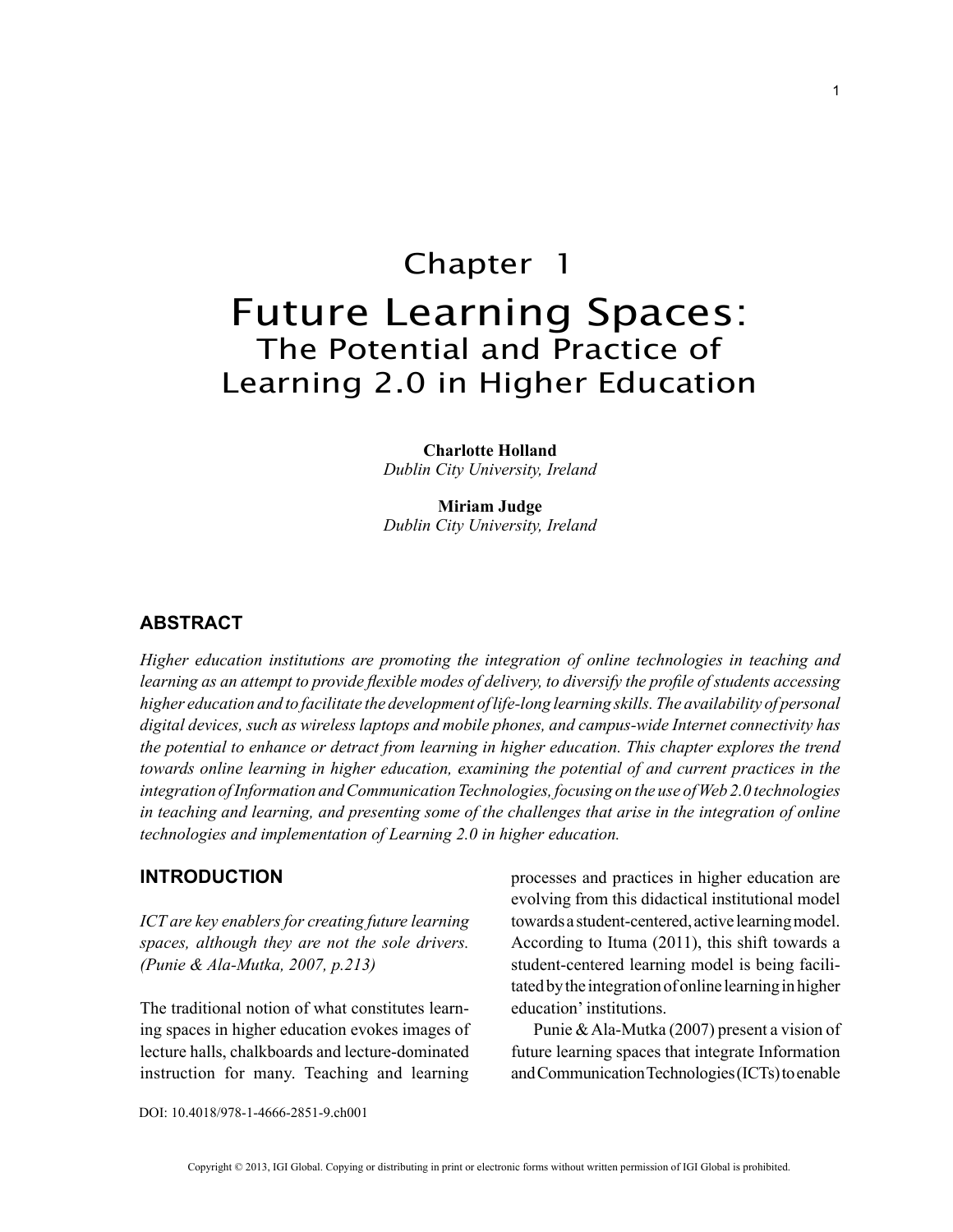personal digital spaces for learners and educators, to connect the community of learners and to enable individual and collective knowledge construction and transformation. ICTs are critical in providing access to multiple perspectives, facilities to promote reflexivity, opportunities to rate, recommend or certify contributions from members of the learning community, and to motivate learners. They also can support the inclusion of learners of all ages with varying abilities, learning styles and learning preferences, as well as those from socio-economic disadvantaged backgrounds or with special needs. Online technologies in particular are perceived as a means to reduce costs whilst providing greater access and flexibility in the service of education.

Higher education institutions are promoting the integration of online technologies in teaching and learning in an attempt to provide flexible modes of delivery, to diversify the profile of students accessing higher education and to facilitate the development of life-long learning skills. This chapter explores the trend towards online learning in higher education, examining the potential of and current practices in the integration of ICTs. It focuses on the use of Web 2.0 technologies in teaching and learning, and presents some of the challenges that arise in integrating online technologies and implementing Learning 2.0 in higher education.

# **Trends in Online Education in Higher Education**

Graetz (2006) commented that "campuses can expect the boundaries between virtual and brickand-mortar learning environments to continue to blur" (p.72). The availability of personal digital devices, such as wireless laptops and mobile phones, and campus-wide Internet connectivity has the potential to enhance or detract from learning in higher education. In a report on the future of online teaching and learning in higher education, Kim & Bonk (2006) reported that "online learning environments are now facing a "perfect e-storm," linking pedagogy, technology and learner needs" (p.22). The quality of learning and the creation of a meaningful learning experience must be central to the deployment of online technologies in higher education. Social media applications widely available on the Internet need to be carefully harnessed within face-to-face and online settings to engage learners individually and collaboratively in meaningful learning experiences and processes in higher education.

Courses within higher education are now delivered primarily in one or more of three modes, namely, face-to-face, blended and/ or online. The Sloan Report (Allen & Seaman, 2011, p.7) summarises each of these modes as follows:

- Face-to-face course delivery where up to 29% of the course may be delivered online. Thus, either no online technology is used in the delivery or communication of the course or web-based technologies (such as course management systems) are used as a basic repository for the course material.
- Blended course delivery where between 30-79% of the course learning is offered online, with the remainder being offered face-to-face. Blended learning offers a high degree of online engagement, through facilities such as discussion forums.
- Online course delivery offers a more immersed online experience, with at least 80% of the course content provided. Typically there is little or no face-to-face interaction.

Within institutions of Higher Education, there is varying levels of acceptance of the value and legitimacy of online education among management, staff and students. However, the move towards online education is very high in the United States. According to the Sloan 2011 Online Education Report (Allen & Seaman, 2011, p.8), online education is increasingly being rated